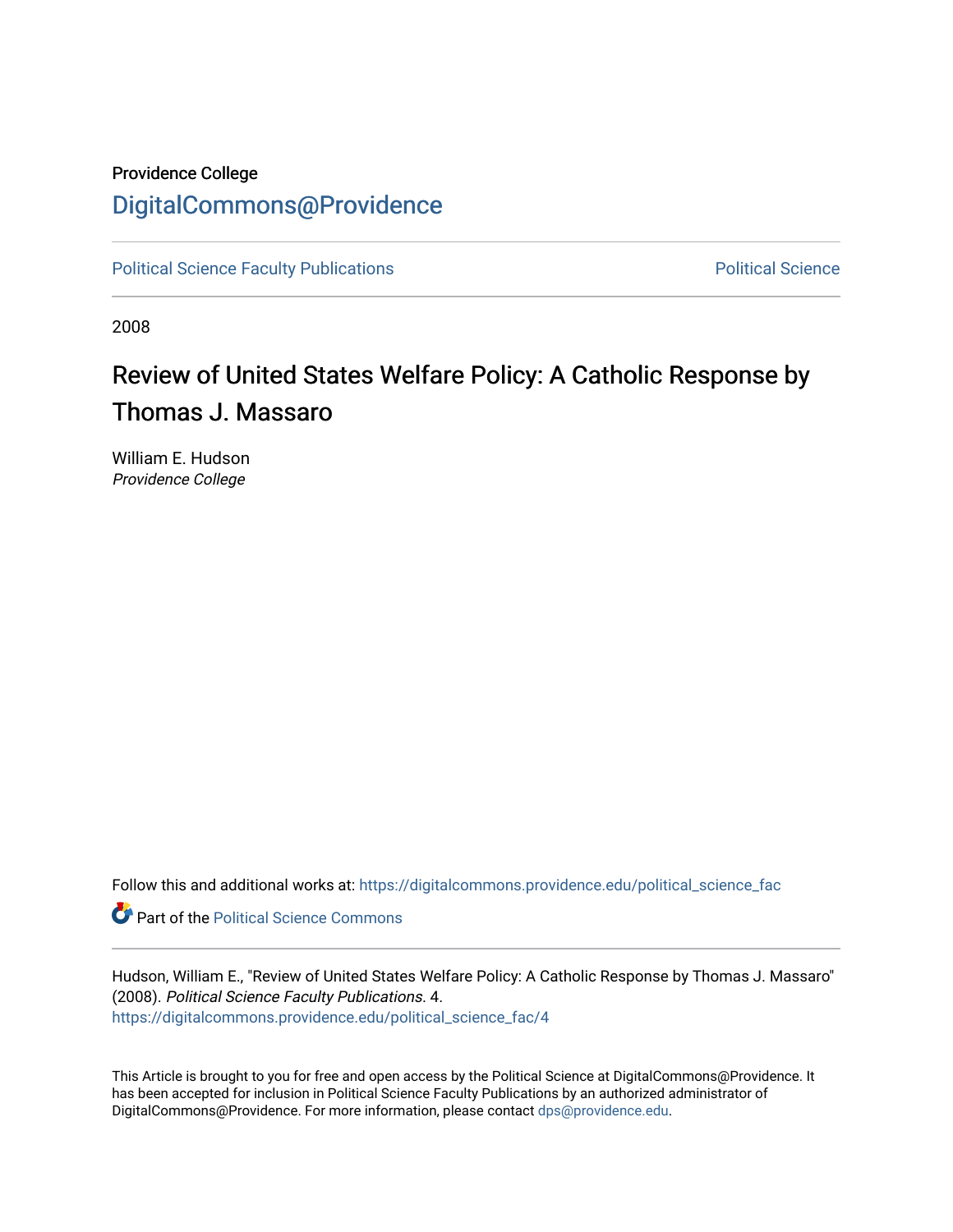the broader category of the spiritual. That concept, with the wide range of meanings it encompasses, also encompasses Du Bois. His was a deeply spiritual vocation. But perhaps the force of Blum's analysis would have been blunted by such a re-framing. In any case, he tells us that he "wrote this book to learn religion and spirituality from Du Bois" (273). And we in turn are enabled to learn from him.

United States Welfare Policy: A Catholic Response. By Thomas J. Massaro. S. J. Washington, DC: Georgetown University Press, 2007. xi  $+ 257$  pp. \$59.95 Cloth, \$26.95 Paper

doi:10.1017/S1755048308000357

William E. Hudson Providence College

Thomas J. Massaro, SJ, places his book in the genre of "religious social ethics addressing issues of public policy" (3), requiring bridge building between two disparate worlds: contemporary public policy debates and religiously grounded social justice claims. He has built his bridge between the contentious realm of welfare policy and relevant ideals from Catholic social thought (CST). After reviewing Catholic social teaching to identify key ethical principles for social policy, Massaro moves to a detailed ethical critique of contemporary welfare policy beginning with its historical context. This critique includes an analysis of the provisions of the 1996 creation of the Temporary Aid to Needy Families (TANF) program, a review of its implementation, and the ongoing debate about its reauthorization. As the book makes clear, welfare reform and its aftermath raise troubling ethical concerns from the perspective of Catholic social principles.

The 1996 welfare reform legislation was based on the "culture of dependency" critique of entitlement programs proposed by conservative observers such as Charles Murray and Lawrence Mead. TANF's elimination of the welfare entitlement, its work requirements, and time limits on the receipt of cash assistance all were aimed at altering incentive structures for the poor. Massaro points out that this approach relies on both a psychological shift in welfare recipients' orientation to work and the private sector's delivery of job opportunities that can lead to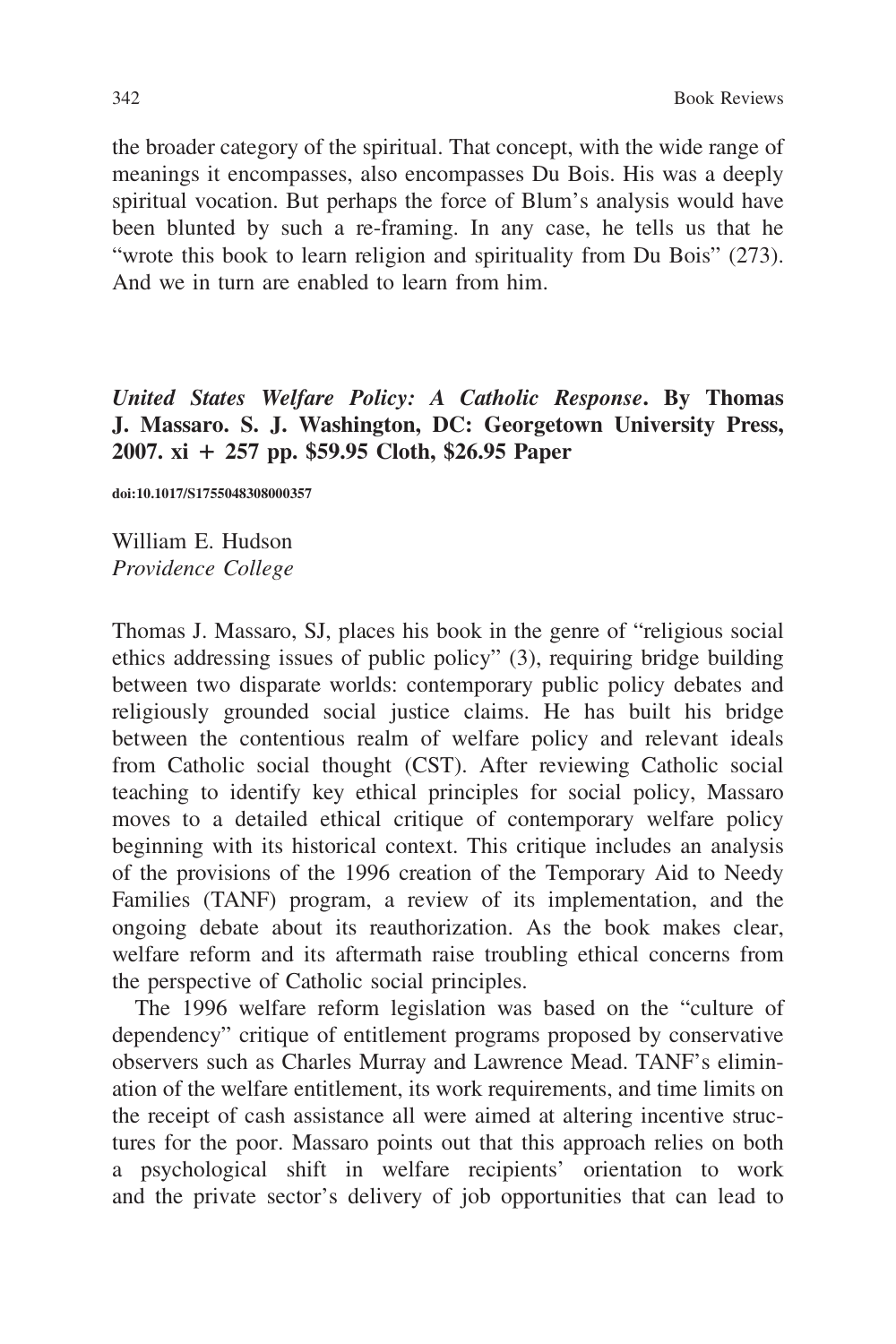self-sufficiency. The ethical issue arises from the absence of "any provision and funding for actual job opportunities" (106). Catholic social teaching's insistence on respecting human dignity and not placing people in impossible situations demands attention to the ways in which people denied welfare assistance might gain access to jobs that provide an adequate income.

Of course, champions of TANF point to the collapsing welfare rolls, modest reduction of poverty rates, and the absence of the severe social catastrophe that some liberal critics had predicted as proof of the reform's success. Supposedly, welfare recipients responded to the "get tough" approach by taking responsibility for their economic circumstances. In a careful review of studies measuring TANF's impact, Massaro points to a more complex reality hidden in rosy portrayals of its success. Despite employment success for some welfare leavers (although most of the "successful" remained poor), increasingly dire conditions among those living in extreme poverty offset these successes. Worrisome, as well, is the impact on family life, a key Catholic ethical concern, as seen in the increase in "child-only" welfare cases, which often involve separation of children from their mothers. There is also evidence of an increase in abortions in states that impose "family caps" (limits on the number of children eligible for assistance). Massaro's evaluation, in light of CST principles, of welfare reform's impact undermines claims of unqualified success and points to serious ethical concerns.

In his chapter on Catholic advocacy regarding welfare reform, Massaro offers a detailed analysis of five guidelines that, from a CST perspective, ought to guide welfare policy, but concludes that none "carried the day" (140) with lawmakers despite concerted advocacy from the U.S. Conference of Catholic Bishops, Catholic Charities USA, and other Catholic organizations. For example, CST demands a policy focused on reducing poverty, not just welfare dependency. However, TANF contains many measures designed to force welfare recipients into the workforce with little attention to whether available jobs will move them out of poverty. The dominant focus on declining welfare caseloads as a measure of the program's success despite most welfare leavers' persistent poverty shows the policy's disregard for Catholic principles, argues Massaro.

Whenever Congress reauthorizes the 1996 welfare reform legislation, it is unlikely that it will make changes that support the integrity of families, acknowledge barriers to employment for some recipients, focus on the needs of children rather than the failures of their parents, and offer